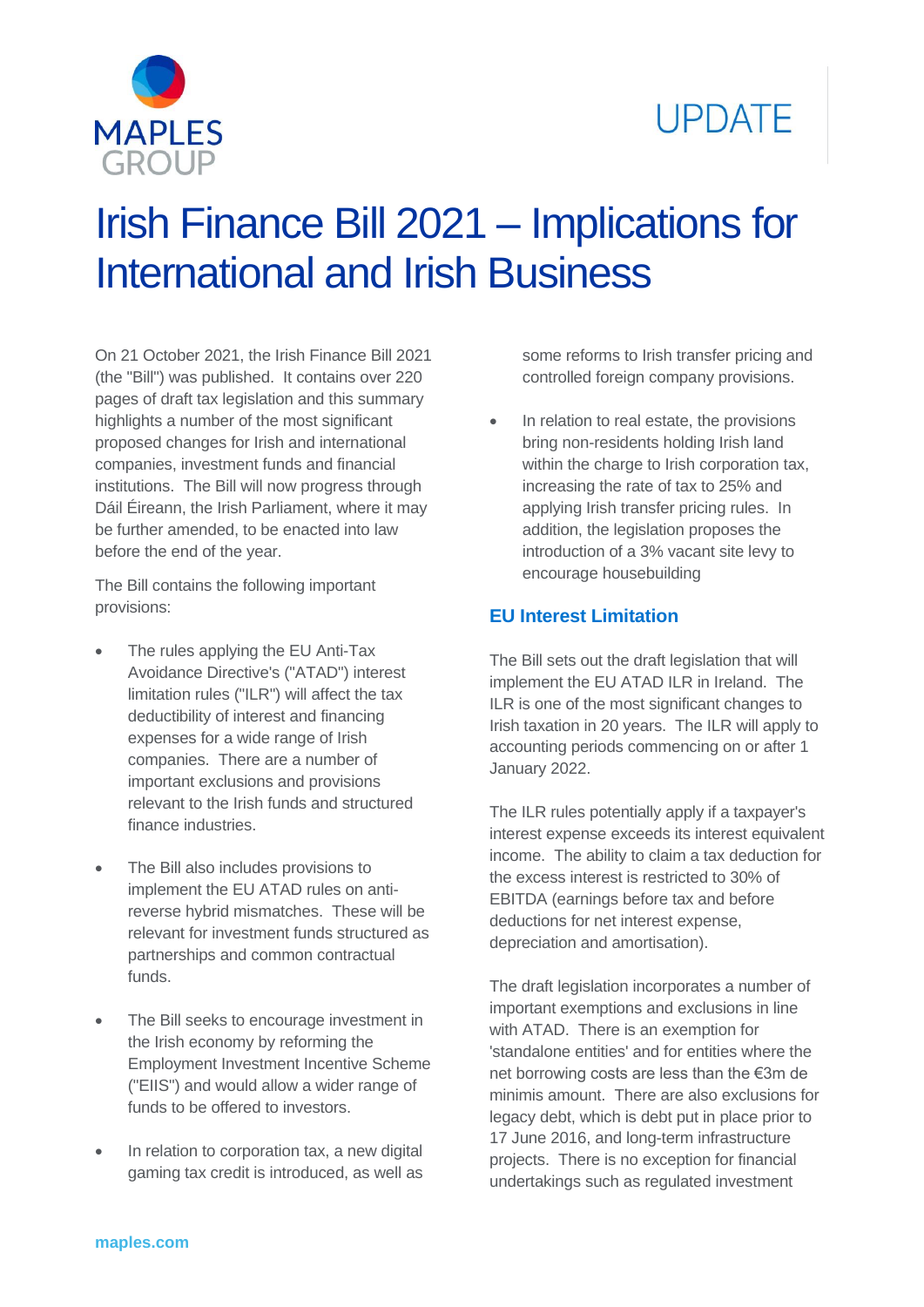# LIPDATE

funds, banks and insurance companies, although in an Irish context Irish regulated funds should not generally rely upon the deductibility of interest expenses to preserve their tax position as they are either tax exempt or tax transparent.

#### *Interest Income and Interest Expense*

The definition of interest equivalent income is broad and includes:

- interest;
- the finance income and finance cost element of non-finance leases;
- the finance lease element of finance lease payments;
- discount, on securities issued at a discount; and
- amounts under derivative instruments connected with the raising of finance.

The definition of interest also includes elements of the profit and loss movements on financial assets and liabilities to the extent those amounts would reasonably be considered to be economically equivalent to interest.

#### *Grouping Rules*

Companies can elect to operate the interest restriction on a single entity or local Irish group basis (an "interest group").

Where the Irish taxpayer is part of a consolidated worldwide group for accounting purposes ("worldwide group"), the indebtedness of the overall group at worldwide level may be considered for the purposes of providing additional relief under one of two grouping rules. For many corporate and investment fund structures, the application of these grouping rules will be of significant importance.

The concept of a single company worldwide group ("SCWG") may be of relevance to certain securitisation and structured finance vehicles. A SCWG is a company that is neither a standalone entity nor a member of a worldwide group or an interest group. Where a

taxpayer meets this definition, it can apply the grouping rules by comparing its position as a single entity to its position as if it was a member of a worldwide group, with the latter taking into account related party transactions for the purposes of the comparison. From a policy perspective, the SCWG ensures that Ireland avoids the anomalous situation of treating groups of companies more favourably than individual companies without justification on BEPS grounds.

Finally, where the deductible borrowing costs of a relevant entity are restricted in an accounting period, the restricted amount can be carried forward to succeeding accounting periods. The company can then claim relief for those amounts where, having applied the ILR in that future period, it could have deducted more interest (referred to as spare capacity). Any additional spare capacity can be carried forward for a period of up to five years.

# **EU Anti-Hybrid Rules**

The Bill introduces provisions arising from the ATAD rules on anti-reverse hybrid structures. The changes are potentially significant to Irish entities such as investment funds established as partnerships, trusts or common contractual funds. Broadly, the provisions will bring tax transparent entities within scope of Irish corporation tax where the entity is 50% or more owned / controlled by entities resident in a jurisdiction that regard it as tax opaque and, as a result of this hybridity, double non-taxation occurs, subject to certain exceptions.

The rule provides an exemption for 'collective investment schemes' that are subject to investor-protection regulation, are widely held and hold a diversified portfolio of assets. In this context the draft legislation provides welcome clarity. Irish investment limited partnerships and common contractual funds are within the definition of collective investment schemes. The legislation provides that a partnership, including a 1907 limited partnership which is managed by an Irish AIFM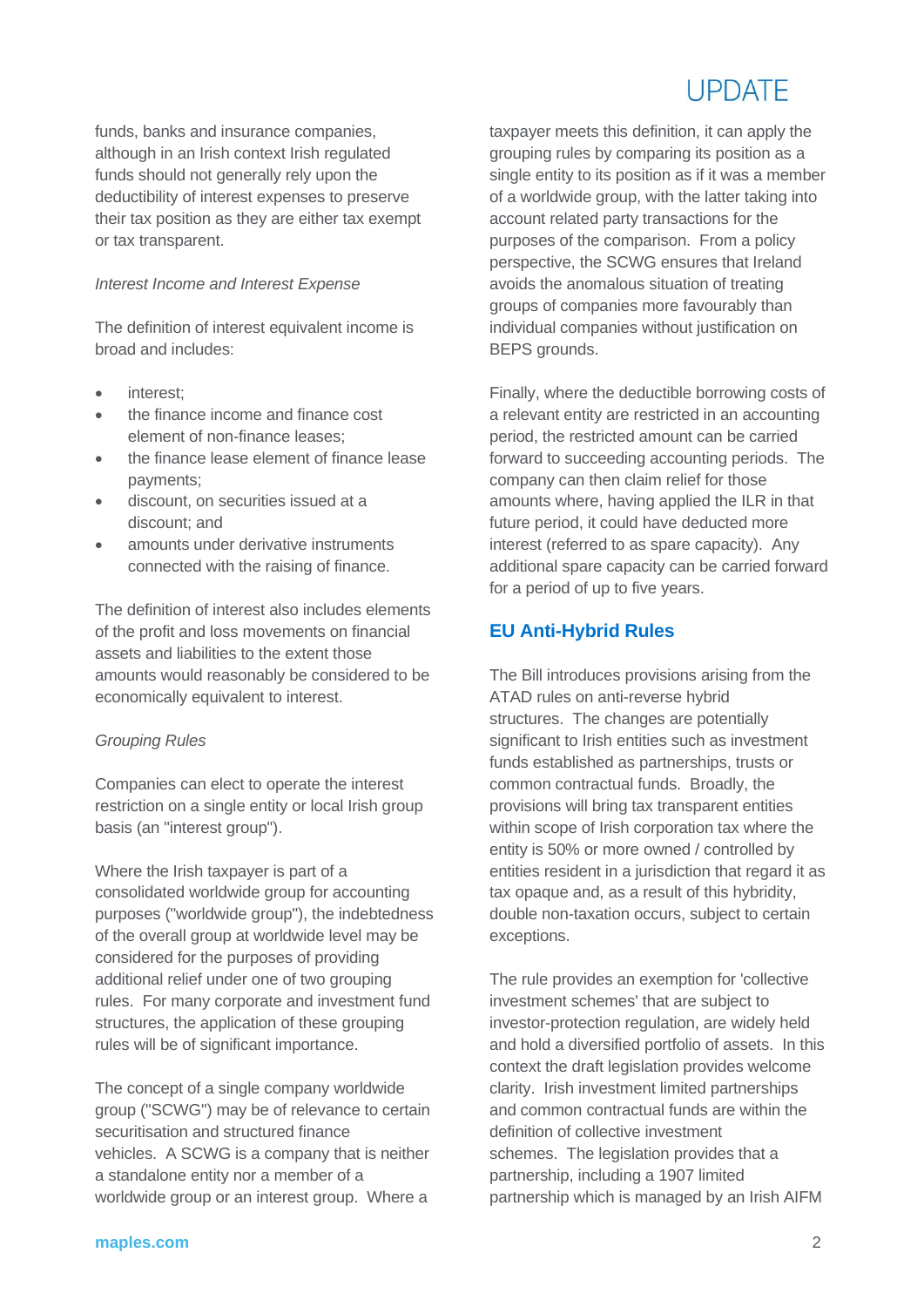# **UPDATE**

shall also be within the term. The concept of widely held is defined by reference to whether there is a 'Beneficial Owner' within the meaning of the EU Anti-Money Laundering Directive. A series of factors are relevant in determining whether a diversified portfolio of assets exists. There is also a safe harbour that applies where no more than 10% of the securities held by the entity are issued by a single issuer. Specific provision is made for the periods when a new fund commences or is winding down, where investments may be more concentrated.

Where the anti-reverse hybrid rules apply, the hybrid entity shall be subject to Irish corporation tax on the element of profits or gains which would otherwise go untaxed due to the hybridity. The legislation provides that the hybrid entity shall be entitled to appropriate or cancel a portion of units to order to satisfy this tax.

A series of additional hybrid related changes are outlined in the Bill. Importantly, there is a welcome amendment to the rules that apply where there is a payment by an Irish entity to a hybrid entity. The new rules provide a measure of relief in relation to such structures as the rules restricting deductibility of payments by the Irish entity apply only where it is 'reasonable to consider' the hybrid mismatch arises. This will assist Irish entities making payments to widely held funds.

## **Reform of Employment Investment Incentive Relief**

EII relief is an income tax relief for qualifying investments in certain start-up companies. A series of reforms were proposed to increase the amount of capital employed in the scheme. These amendments enable investors to claim the EII tax relief through investing in Irish Investment Limited Partnerships and 1907 Limited Partnerships. This opens up the scheme to a wider range of investment funds.

Managers considering the formation of such funds should consider which of two forms of

partnership may best suit their market and objectives. Although the 1907 Limited Partnership is flexible, it is now quite outdated when compared with the newer regulated Investment Limited Partnership alternative. Issues such as VAT and regulation are also relevant considerations.

Other EII related changes announced include allowing investors to redeem their capital without penalty and to allow companies greater flexibility in how and when they deploy the capital.

The current relief from corporation tax for startup companies in their first three years of trading is extended for a period of five years until 31 December 2026.

## **Corporation Tax**

A new tax credit is introduced to encourage the digital gaming sector. This takes the form of a refundable corporation tax credit for qualifying expenditure incurred in the design and development of digital games. The tax credit will be available at a rate of 32% of qualifying expenditure with a maximum limit of €25 million per project. A per project minimum spend requirement of €100,000 will also apply. The intention of the new tax credit is to enhance Ireland's competitiveness as a jurisdiction for the expanding digital gaming sector.

The relief will only be available for projects in the digital gaming sector that have been issued with a cultural certificate from the Minister for Tourism, Culture, Arts, Gaeltacht, Sport and Media. The Minister will consider the contribution the digital game is expected to make to the promotion and expression of Irish and European culture. Interestingly, in considering this the Minister may have regard to whether the game raises awareness of environmental matters or climate change. The certificate may be applied for on an interim basis meaning that it will not be necessary to wait until the conclusion of a project in order to avail of the relief.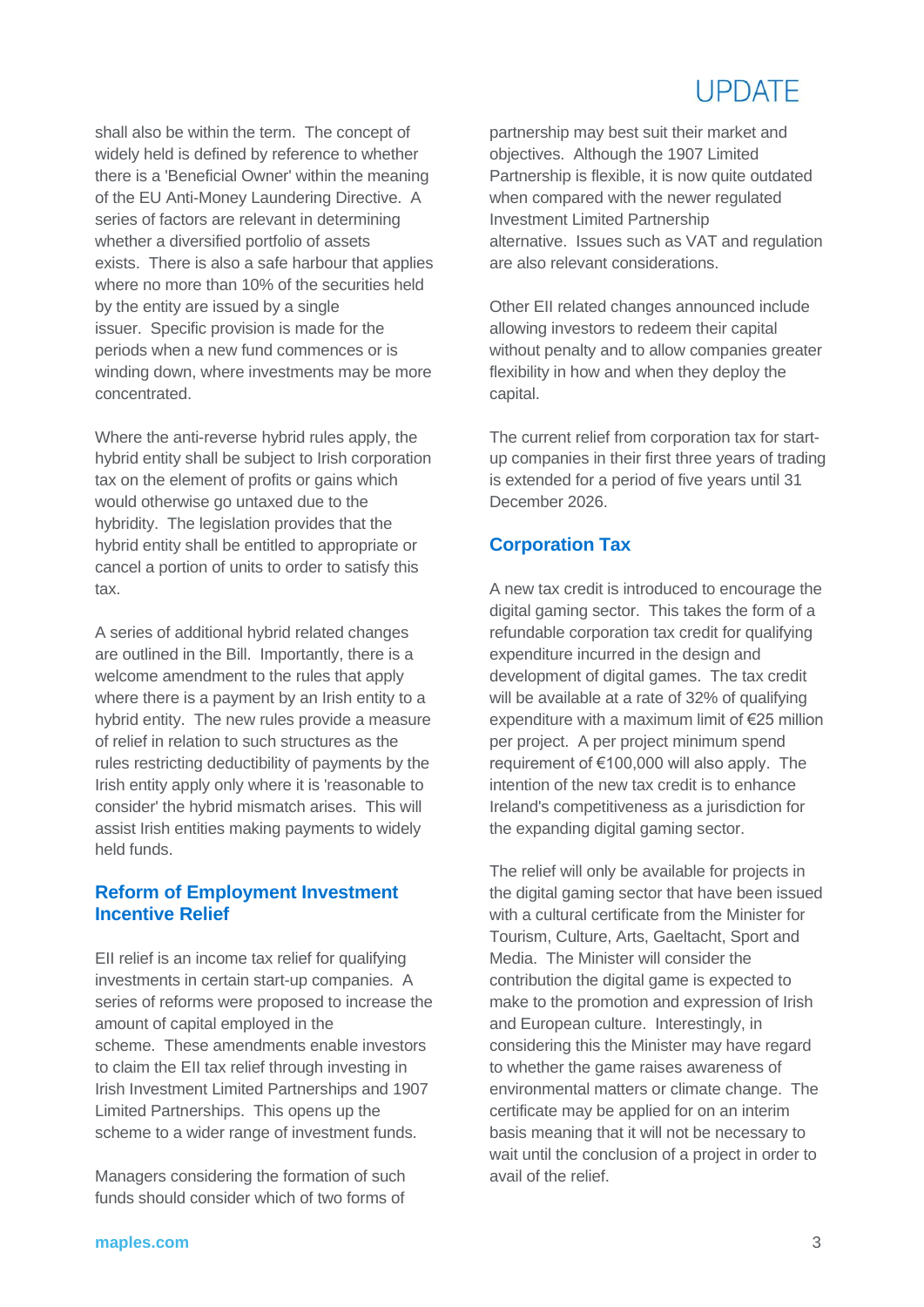In relation to transfer pricing, new rules which provide for an exclusion from the application of transfer pricing between two Irish entities have been included in the Bill. The exclusion will apply in respect of a transaction between certain associated persons who are both chargeable to tax in Ireland.

### **Real Estate**

There is a significant change to the tax treatment of non-Irish resident companies in receipt of Irish sourced rental income. Historically, such entities were subject to Irish income tax at 20%. Those companies will now be within the scope of corporation tax and subject to a tax rate of 25%. This change also means that such companies will now be within the scope of the Irish rules on transfer pricing and the interest limitation rules. There is provision for deductions relating to capital allowances and other rental deductions to be carried forward and set off against the corporation tax liability. The new rate of tax will apply from 1 January 2022. There will also be no preliminary tax filing deadlines for such companies.

A number of aspects of the new provisions require clarification. Currently, under Irish tax law rental payments to non-residents are subject to a 20% withholding tax. The use of an Irish rent collection agent will eliminate this, however, the agent is then liable to account for the tax on the rental profits. These arrangements may need to be reviewed.

The Bill proposes a new zoned land tax to encourage residential construction. The tax will apply to land that is zoned residential or that is zoned for a mix of uses, including residential use which is serviced, but has not yet been developed for housing. The tax will be based on the market value of the land and at a rate of 3% at the outset. The introduction of the tax will be gradual and there will be a two-year lead-in-time for land zoned before January 2022, and a three-year lead-in-time for land zoned after January 2022. The new zoned land tax sits alongside similar initiatives such as the

stamp duty refund scheme introduced in prior years and both are intended to encourage construction.

### **Climate Change and Sustainability**

Action on climate change is a key part of the Budget 2022 agenda.

To encourage households to generate electricity a tax disregard of €200 is being introduced in respect of personal income received by households who sell residual electricity that they generate back to the grid. This will be available from 1 January 2022 to 31 December 2024.

The Accelerated Capital Allowance scheme for Energy Efficient Equipment, which allows an accelerated deduction when businesses invest in highly energy efficient equipment has been amended to prohibit equipment directly operated by fossil fuels from qualifying for the scheme. Measures are also introduced to include hydrogen powered vehicles and refueling equipment.

### **Further Information**

For further information, please reach out to your usual Maples Group contact or any of the persons listed below.

### **Dublin**

**Andrew Quinn**  +353 1 619 2038 [andrew.quinn@maples.com](mailto:andrew.quinn@maples.com)

**William Fogarty**  +353 1 619 2730 [william.fogarty@maples.com](file:///C:/Users/rry/AppData/Local/Microsoft/Windows/INetCache/Content.Outlook/43EEK1EX/william.fogarty@maples.com)

**Lynn Cramer** +353 1 619 2066 [lynn.cramer@maples.com](mailto:lynn.cramer@maples.com)

**David Burke** +353 1 619 2779 [david.burke@maples.com](mailto:david.burke@maples.com)